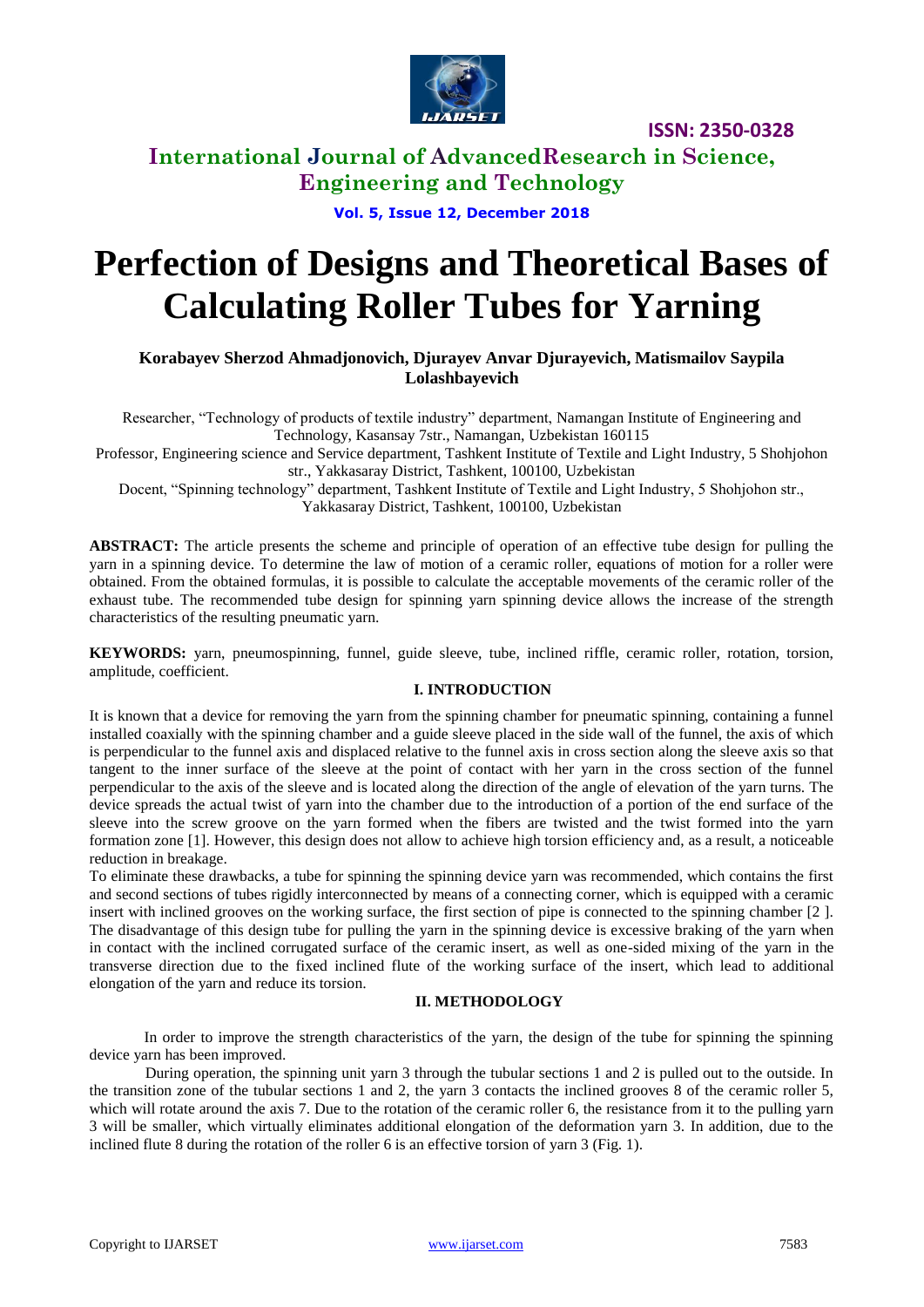

**International Journal of AdvancedResearch in Science, Engineering and Technology**

**Vol. 5, Issue 12, December 2018**



View A zoomed





B

Fig.1-Tube for spinning yarn spinning device

The recommended tube design for spinning the spinning device yarn allows for an increase in the strength characteristics of the yarn produced.

For a more reliable, uniform stretching of the yarn, the construction of a ceramic roller was made of a concave curved shape.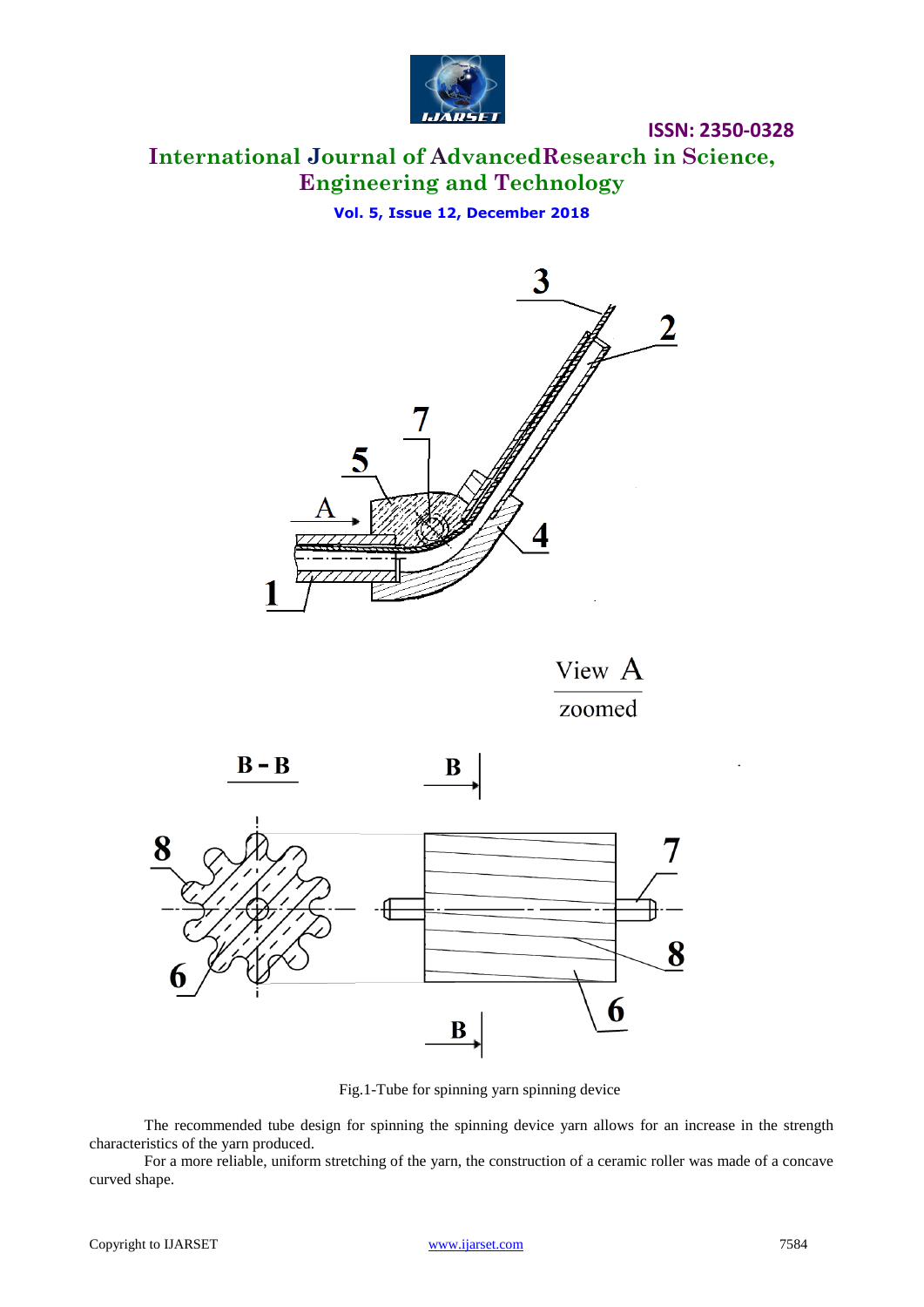

## **ISSN: 2350-0328 International Journal of AdvancedResearch in Science, Engineering and Technology**

#### **Vol. 5, Issue 12, December 2018**

In operation, the spinning unit of the yarn 3 is pulled out to the outside through the tubular sections 1 and 2 [4]. In the transition zone of the tubular sections 1 and 2, the yarn 3 contacts the inclined riffles 10 of the curved concave surface 11 of the outer ceramic sleeve 9 of the ceramic roller 6, which will rotate around the axis 7. Due to the rotation of the ceramic roller 6, the resistance from it to the pulling yarn 3 will be smaller, which virtually eliminates additional lengthening of the deformation of the yarn 3. In addition, due to the inclined flute 10 and the curvilinear concave surface 11 of the ceramic outer sleeve 9, when the roller 6 is rotated, an eff Objective torsion to centering the yarn 3. The rubber bushing 8 absorbs and ensures a constant tension when the yarn pulling force changes due to a change in the number of fibers (Fig. 2).







**Fig.2-Tube for spinning yarn spinning device**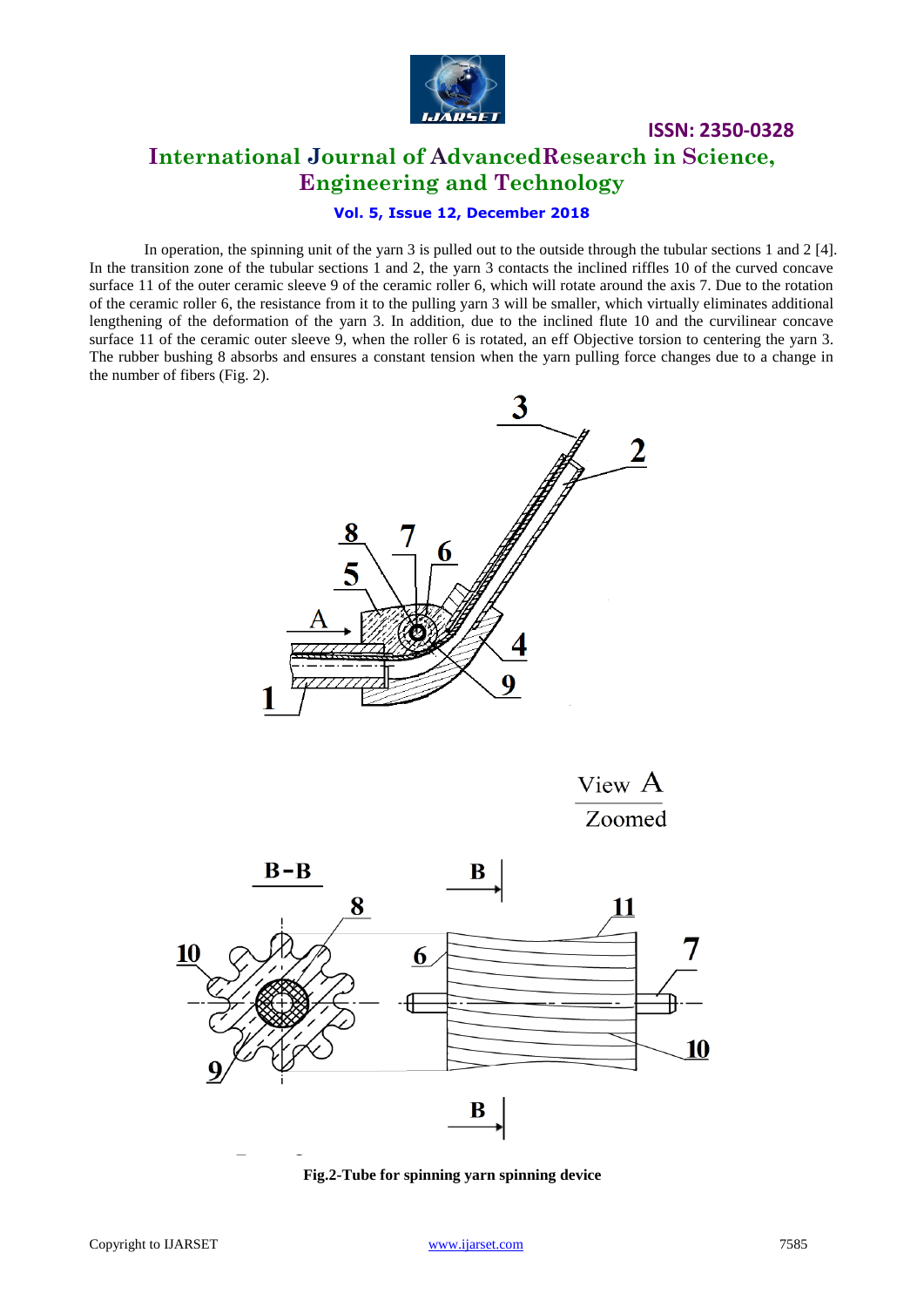

# **International Journal of AdvancedResearch in Science, Engineering and Technology**

#### **Vol. 5, Issue 12, December 2018**

To determine the law of motion of a ceramic roller, the equations of motion were obtained in the following form [5]:

$$
\frac{1}{2\omega_0 M_K} M_{\partial} + \frac{S_K}{2M_K} M_{\partial} = \frac{\omega_0 - \varphi_{\partial}}{\omega_0}
$$
  

$$
I_n \ddot{\varphi}_{\partial} = M_{\partial} - M_C
$$
  

$$
M_C = \frac{1}{i} (M_1 + M_0 \sin \alpha t)
$$
 (1)

where, MS is the reduced total moment of resistance from the yarn,  $M<sub>1</sub>$  is the constant component of the resistance of the ceramic roller,  $M_0$  is the amplitude oscillation of the moment of resistance from the yarn, *i* is the total gear ratio of the hard kinematic transmission system.

System (1) is a system of linear differential equations with constant coefficients. We rewrite its second differential equation as

$$
I_n \dot{\omega}_\partial = M_\partial - M_C \tag{2}
$$

We differentiate this equation by time.

$$
I_n \ddot{\omega}_\partial = \dot{M}_\partial - \dot{M}_C \tag{3}
$$

Substituting in the first equation of system (1) instead of  $M_0$  from equation (2), we get

$$
\frac{1}{2\omega_c M_K} M_{\partial} + \frac{I_n S_K}{2M_K} \dot{\omega}_{\partial} + \frac{S_K}{2M_K} M_c = \frac{\omega_0 - \omega_{\partial}}{\omega_0}
$$
(4)

In equation  $(4)$  we put the value of the derivative of  $(3)$ ;

$$
\frac{I_n \omega_0}{2\omega_c M_K} \ddot{\omega}_\partial + \frac{I_n S_K \omega_0}{2M_K} \dot{\omega}_\partial + \omega_\partial = \omega_0 - \frac{\omega_0}{2\omega_c M_K} \dot{M}_c - \frac{S_K \omega_0}{2M_K} M_c \tag{5}
$$

Take the time derivative of the moment of resistance

$$
\dot{M}_c = \frac{\alpha M_0}{i} \cos \alpha t \tag{5}
$$

We substitute values  $\dot{M}_c$  and  $M_c$  in (5)

$$
\frac{I_n \omega_0}{2\omega_c M_K} \ddot{\omega}_\partial + \frac{I_n S_K \omega_0}{2M_K} \dot{\omega}_\partial + \omega_\partial = \omega_0 - \frac{\alpha M_0 \omega_0}{2\omega_c M_K} \cos \alpha t - \frac{S_K \omega_0 M_1}{2M_K i} - \frac{S_K \omega_0 M_0}{2M_K i} \sin \alpha t \quad (6)
$$

Denote the constant coefficients by

$$
A = \frac{I_n \omega_0}{2\omega_c M_K}, \ B = \frac{I_n S_K \omega_0}{2M_K}, \ C = 1, \ D = \omega_0 - \frac{S_K \omega_0 M_1}{2M_K i}, \ E = \frac{\alpha M_0 \omega_0}{2\omega_c M_K}, \ K = \frac{S_K \omega_0 M_0}{2M_K i}
$$

The members of expression (6) are rewritten with trigonometric functions in the right-hand side as

$$
\sin \alpha t - \frac{E}{K} \frac{I_n \omega_0}{2 \omega_c M_K} \cos \alpha t = \sqrt{1 + \left(\frac{E}{K}\right)^2 \sin \left(\alpha t - \arctg \frac{E}{K}\right)}
$$

As a result, equation (6) takes the form

$$
\ddot{\omega}_\partial + \frac{B}{A} \dot{\omega}_\partial + \frac{C}{A} \omega_\partial = \frac{D}{A} - \frac{1}{A} \sqrt{1 + \left(\frac{E}{K}\right)^2 \sin(\alpha t + \beta)} \tag{7}
$$

where  $\beta$  = arctg (E / K)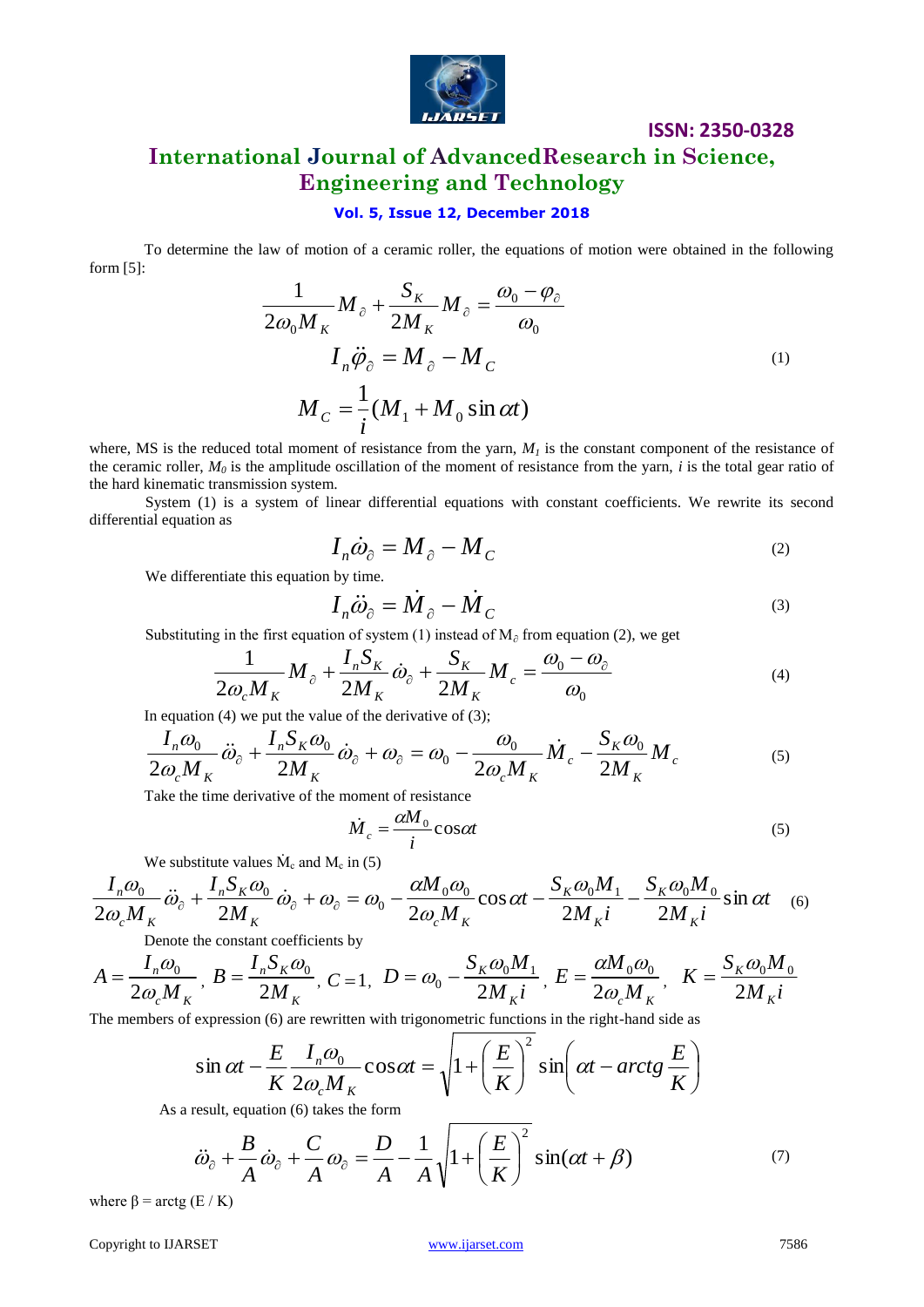

# **International Journal of AdvancedResearch in Science, Engineering and Technology**

**ISSN: 2350-0328**

#### **Vol. 5, Issue 12, December 2018**

The general solution of equation (7) with initial conditions  $\omega_{\partial} = \omega_n$ ,  $\omega_{\partial} = \omega_n$  for a ceramic roller has the form

$$
\omega = e^{-\frac{B}{2A}t} \left( \omega_n \cos \sqrt{\frac{C}{A} - \frac{B^2}{4A^2}} t + \frac{\frac{B}{A} \omega_n + \omega_n}{\sqrt{\frac{C}{A} - \frac{B^2}{4A^2}}} \sin \sqrt{\frac{C}{A} - \frac{B^2}{4A^2}} \right) - H e^{-\frac{B}{2A}t} \left[ \sin(\beta - \gamma) \cos \sqrt{\frac{C}{A} - \frac{B^2}{4A^2}} t + \frac{\alpha \cos(\beta - \gamma) + \frac{B}{2A} \sin(\beta - \lambda)}{\sqrt{\frac{C}{A} - \frac{B^2}{4A^2}} t} \sin \sqrt{\frac{C}{A} - \frac{B^2}{4A^2}} t \right] + \frac{D}{A} - H \sin(\alpha t + \beta - \gamma)
$$
\nwhere\n
$$
\tag{8}
$$
\nwhere

$$
tg\gamma = \frac{B\alpha}{C - A\alpha^2}, \quad H = \frac{\sqrt{1 - \left(\frac{E}{K}\right)^2}}{A\sqrt{\left(\frac{C}{A} - \alpha^2\right)^2 + \frac{B^2}{A^2}\alpha^2}}
$$
(7)

#### **III. CONCLUSION**

Analyzing the general solution of the differential equation  $(8)$ , the first term in  $(8)$  is the free oscillations of the angular velocity  $\omega_{\alpha}$ , which occurs as a result of the initial velocity  $\omega_n$  and the acceleration  $\omega_n$  given to the ceramic roller. The frequency of these oscillations is less than the natural frequency of the system. Usually in machine units with a synchronous electric drive  $\omega_n = 0$  and  $\omega_n = 0$ , therefore, the first term in (8) is also zero. The second term is damped oscillations of the same frequency as the free ones, but arising from the effect of the total moment of resistance on the roller. The third term is the forced oscillations of the angular velocity of the roller, having the frequency of the disturbing moment of resistance. The amplitude of this oscillation does not depend on time. The first part of the third term is a constant value representing the average value of the angular velocity of the roller in steady motion. Due to e- (B / 2A) t, the first two terms of equation (8) will fade out over a large period of time and tend to zero. Therefore, when considering the steady state motion of a machine unit with a synchronous electric drive, the first two terms in formula (8) can be neglected, which is acceptable for reliable engineering calculations. At the same time for the steady motion of the roller can be written

where

 $\sqrt{ }$ 

$$
\omega_{\hat{\boldsymbol{\sigma}}} = \omega_{\mathrm{cp}} - \Delta \omega_{\hat{\boldsymbol{\sigma}}} \,,
$$

$$
\omega_{\rm cp} = \frac{D}{A}, \ \Delta \omega_{\partial} = H \sin(\alpha t - \beta - \gamma)
$$

As can be seen, the oscillation of the angular velocity of the ceramic roller occurs with the frequency of the total moment of technological resistance, but with a certain phase shift  $(β-γ)$ . The average value of the angular velocity of the machine unit with the steady state is determined by the formula

$$
\omega_{\rm cp} = \frac{2\omega_c M_K}{I_n} - \frac{S_K \omega_c M_1}{iI_n}
$$

Developed effective tube designs for pulling yarn. The law of motion of the ceramic roller was determined, the equations of motion of the roller were obtained. The formulas obtained allow us to calculate the acceptable motion of the ceramic roller of the exhaust tube.